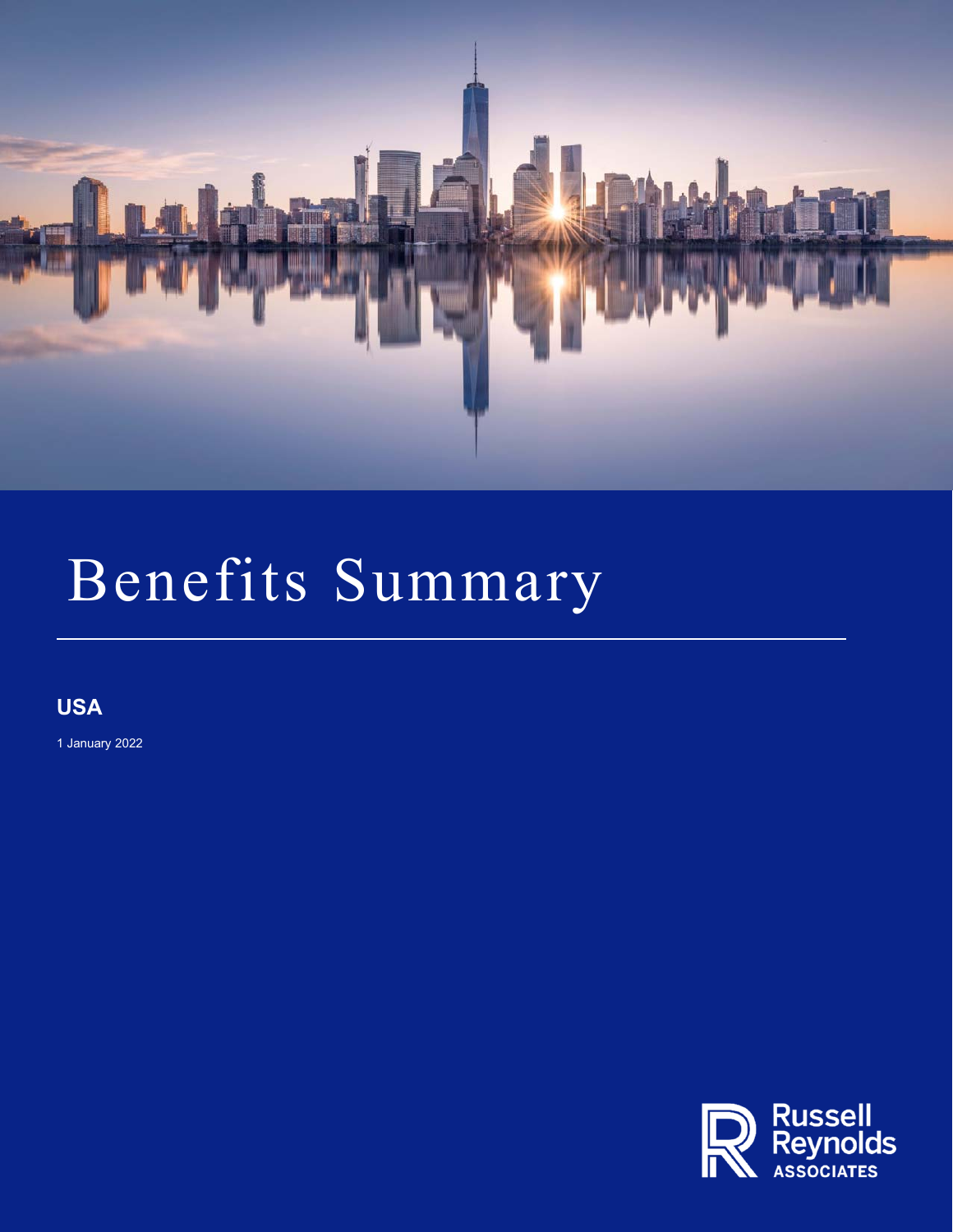## Benefits Videos

For a more thorough overview of the firm's benefits, please click here to watch our benefits videos, or scan this QR code with your smartphone or tablet:



# Paid Time Off (PTO)

Paid time off is subject to terms and conditions in the PTO policy found in the Employee Handbook and is accrued as follows:

#### **Non-exempt** (paid twice a month)

| < 5 years of service |                | > 5 years of service |                | > 10 years of service |                |
|----------------------|----------------|----------------------|----------------|-----------------------|----------------|
| Per year             | Per Pay Period | Per year             | Per Pay Period | Per year              | Per Pay Period |
| 15 days              | $.625$ days    | 20 days              | .84 days       | 22 days               | .917 days      |

#### **Exempt** (paid once a month)

| < 5 years of service |                | > 5 years of service |                | > 10 years of service |                |
|----------------------|----------------|----------------------|----------------|-----------------------|----------------|
| Per year,            | Per Pay Period | Per year             | Per Pay Period | Per year              | Per Pay Period |
| 20 days              | $1.67$ days    | 22 days              | $1.84$ days    | 25 days               | 2.084 days     |

### Sick Time / Sick Bank

In recognition of the professional environment in which we work, RRA does not have a fixed number of sick days.

**Sick Bank:** Up to five (5) sick days\* in a calendar year may be used for the following reasons:

- The employee needs to get a medical diagnosis, care or treatment for his or her mental or physical illness, injury, or condition or if he or she needs to get preventive medical care.
- The employee must care for a family member who needs medical diagnosis, care or treatment of a mental or physical illness, injury, or health condition, or who needs preventive medical care.
- The employee needs to care for a child whose school or childcare provider closed due to a public health emergency.
- The employee or the employee's family member is a victim of domestic violence, sexual assault or stalking.

*\* Up to (9) sick days if you work in one of the California offices*

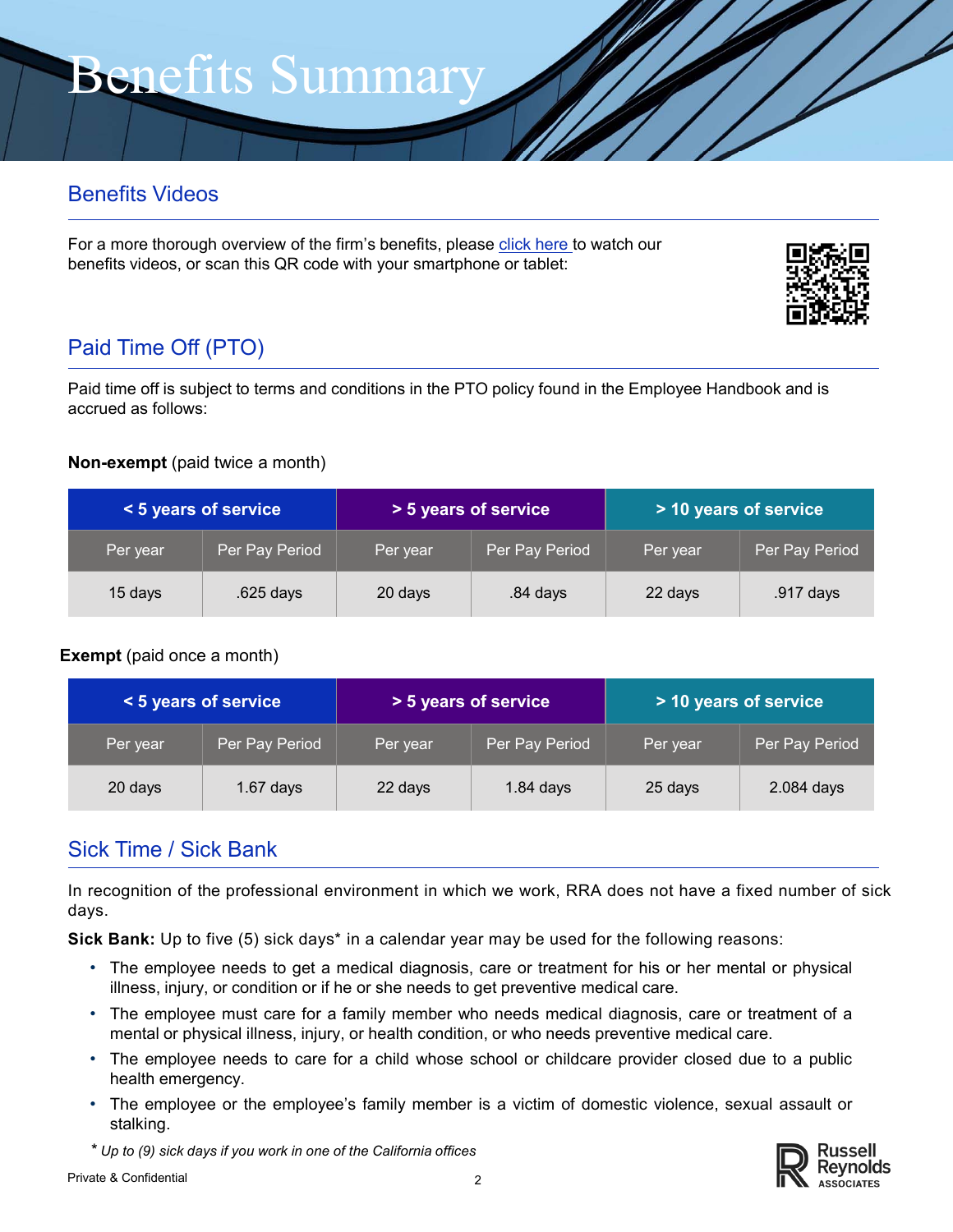#### Maternity Leave

Any RRA employee who becomes pregnant may request a leave of absence, with full salary and benefits for a period of 16 weeks. This consists of eight (8) weeks of Pregnancy and eight (8) weeks of Parental leave. This leave runs concurrent with the Firm's STD, FMLA and PFL.

### Parental Leave / State Paid Family Leave\*

Any employee may request a leave of absence, with full salary and benefits, for a period up to eight (8) weeks for the care or rearing of a child, or adoption of a child. Please note this leave runs concurrent with the Firm's FMLA and state PFL.

\* *Employees based in certain states are eligible for their state's Paid Family Leave, which provides additional time. Details are provided in the Employee Handbook upon hire.*

#### Medical, Dental & Vision

You and RRA share in the cost of your health-related benefits, with RRA paying more than 80% of the premium for medical coverage. Our plans are currently underwritten by Cigna and offer a choice between four (4) medical plans as well as a dental and a vision plan. Employee contributions for these plans are withheld on a pre-tax basis. Our medical options all cover identical services and have identical participating providers; the difference between them is the extent to which you and Cigna share costs. We encourage you to review the side-by-side comparison and rate sheet found on the prehire portal in order to make an informed decision that meets the needs of you and your family. Additional tools, resources and support can be found on www.mycigna.com

### Medical Flexible Spending Account (MFSA)

The FSA enables plan participants to pay for uncovered medical expenses on a pre-tax basis. You can set aside up to \$2,850 of pre-tax dollars to be withheld from your earnings during the 2022 plan year. You can then withdraw money as reimbursement for any medical expenses you have paid out of pocket (e.g., copays, deductibles, coinsurance, medicine, contact lenses, etc.) for yourself or anyone on your medical insurance plan. Claims can be paid by using the debit card that will be issued by Cigna.

### Dependent Care Flexible Spending Account (DFSA)

RRA offers you an opportunity to pay for dependent care expenses with pre-tax earnings. Each year, you can set aside up to \$5,000 of pre-tax dollars to be withheld from each paycheck. You then submit a claim for reimbursement of eligible expenses. Expenses eligible for reimbursement include dependent care expenses that enable you and/or your spouse/partner to work or attend school full-time. This applies for children under age 13 or for family members of any age who cannot care for themselves and whom you claim as a dependent.

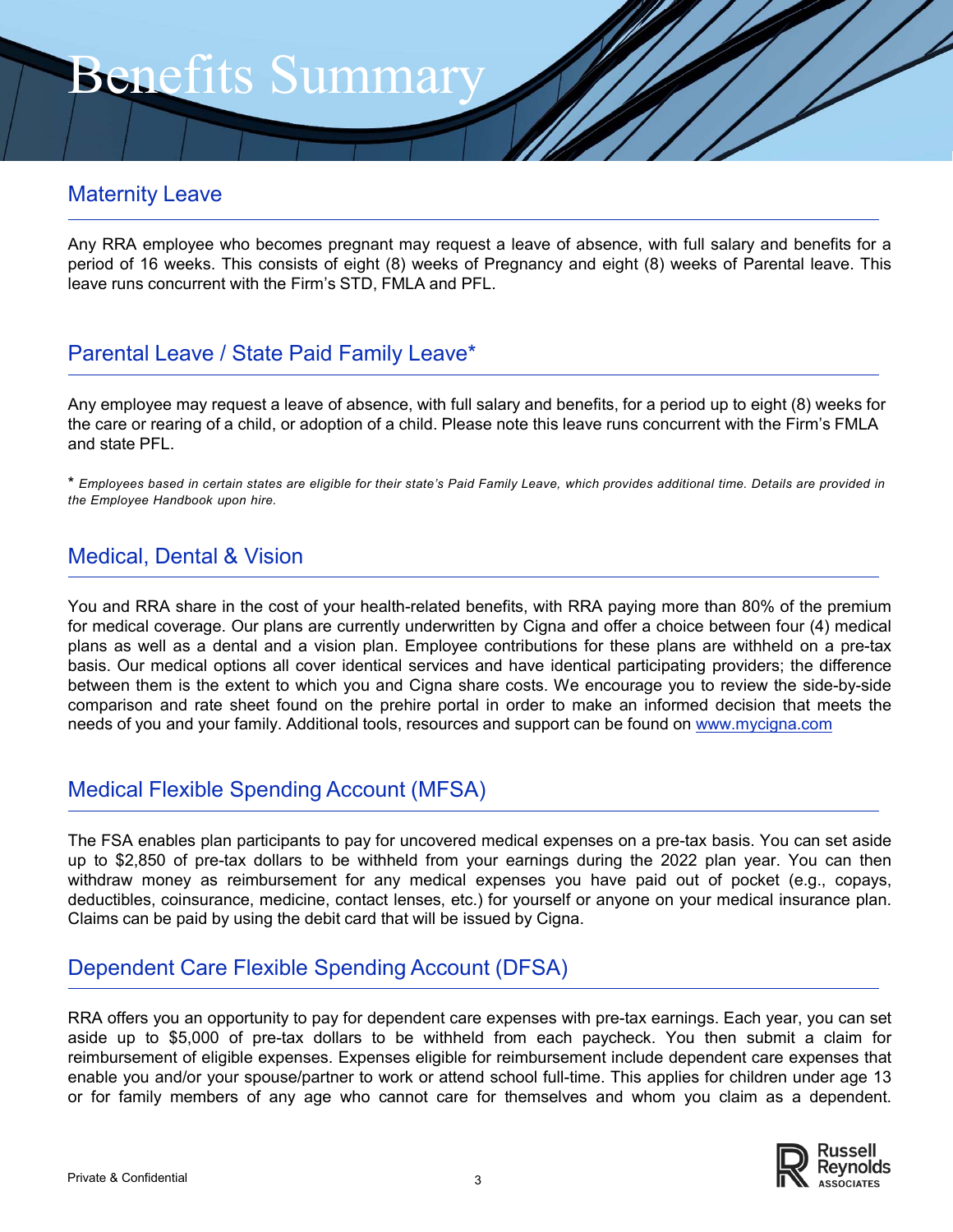#### Life Insurance and Accidental Death & Dismemberment (AD&D)

RRA provides group term life insurance in the amount of 3X your annual base salary. AD&D coverage is also provided at 3X your annual base salary.

#### Supplemental Life Insurance

You have the option of purchasing additional life insurance for yourself at group rates in increments of \$1,000, up to 5X your base annual salary or \$800,000, whichever is lower. Voluntary elections may require Evidence of Insurability and approval by Unum.

#### Short-Term Disability (STD)

Short-Term Disability is intended to cover a percentage of your lost salary should injury or illness prevent you from working for more than a few days. The coverage is short-term because it lasts for a finite period – less than 180 days. RRA sponsors a short-term disability plan that provides you with benefits equal to 100% of your base salary for the first 28 consecutive calendar days of a disability. If you are considered by Unum to be totally disabled due to an injury or illness and that disability lasts beyond 28 days, RRA will pay you benefits equal to 60% of your base salary for the duration of the disability or until 180 days have elapsed, satisfying the long-term disability elimination period.

#### Long-Term Disability (LTD)

Long-term disability helps replace your income if you become disabled and cannot work for an extended period. RRA sponsors a long-term disability plan that provides you with 60% of your base salary up to \$15,000 per month after you have been disabled for 180 days. Given the firm pays the premium, the employee must pay income tax on any benefit they collect in the event of a claim. The benefits last until you can go back to work or for the number of years stated in the policy.

#### Supplemental Long-Term Disability (LTD)

You will also have the option of purchasing supplemental long-term disability on a post-tax basis. This coverage provides you with 60% of your total compensation (base + bonus) up to \$35,000 a month after a 90-day elimination period.

#### Voluntary Long-Term Care Insurance (LTC)

LTC is the care given to an individual when they are unable to function independently due to a chronic illness/injury or loss of two or more of the six Activities of Daily Living (feeding, dressing, bathing, toileting, continence and transferring). RRA offers you the opportunity to purchase LTC insurance for yourself, your spouse, your parent or parent in-law, or your grandparent or grandparent in-law on a voluntary basis.

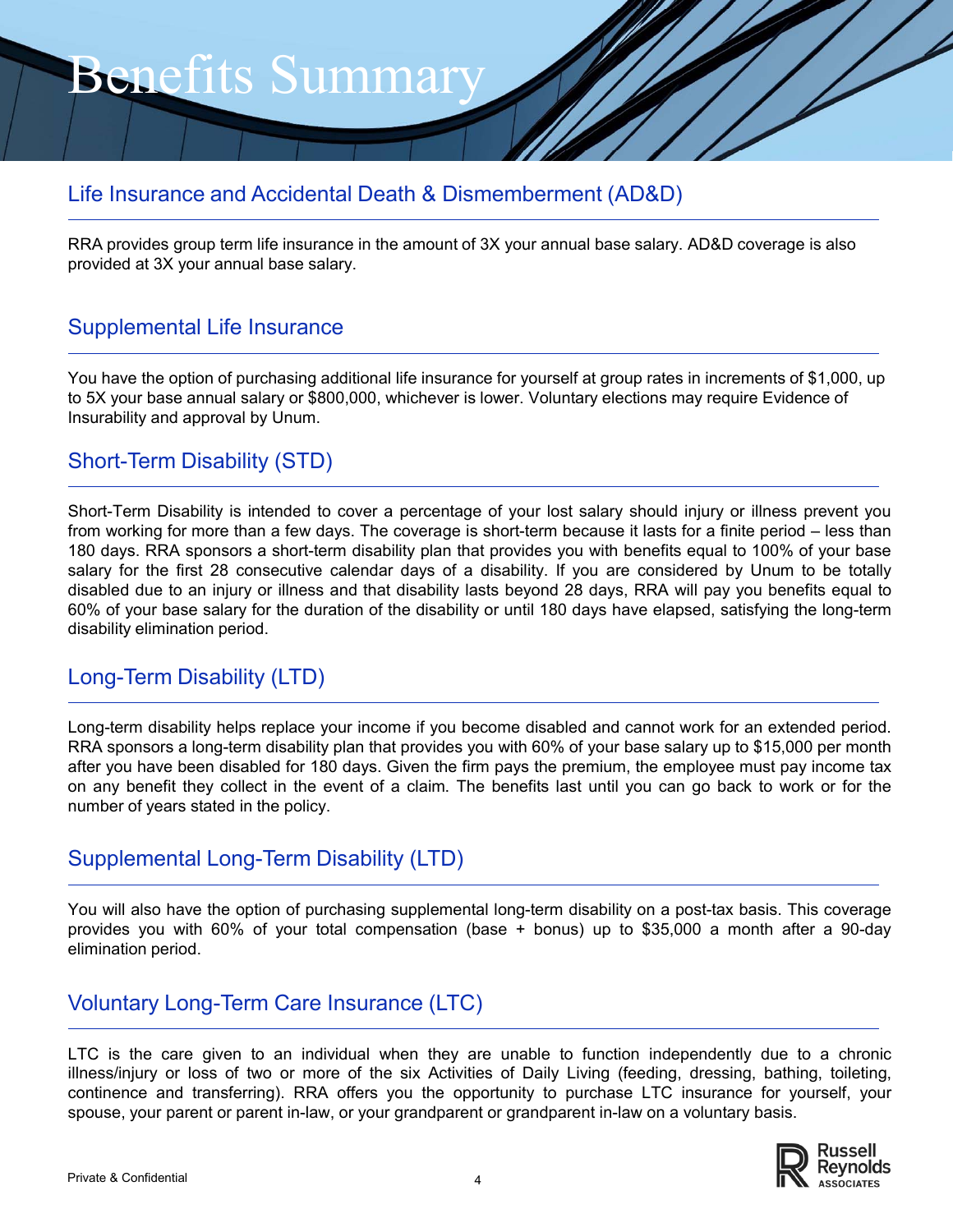#### Critical Illness Insurance

RRA has partnered with MetLife to make Critical Illness Insurance coverage available to you and your family as a supplement to your existing benefits. Critical Illness Insurance provides you and your family with additional financial resources if you have a critical illness, including cancer, heart attack, stroke and/or organ transplant. The plan pays a lump sum amount based on the condition, and you can spend that money however you wish.

#### Hospital Indemnity

A voluntary benefit available through MetLife that pays you and your eligible family members a cash allowance in the event of hospital, ICU or rehab admission. These funds can be spent as you see fit.

#### Accident Insurance

RRA is partnered with MetLife to offer Accident Insurance coverage to you and your family as a supplement to your existing benefits. Accident Insurance allows you to focus more on your recovery and less on your finances by providing you with a lump sum to use as you see fit. You can use the funds to help pay for any of the out-ofpocket expenses you incur as a result of the accident, such as insurance deductibles, copays, transportation to/from medical centers and more.

#### 401(k) Plan & Profit-Sharing Contribution

All eligible employees can begin contributing to the 401(k) plan immediately upon hire. If you do not enroll on your own, you will automatically be enrolled the month following 60 days of employment at a rate of 6% of base salary per pay period. To change this rate or decline enrollment altogether please contact Fidelity at www.401K.com or at 1-800-835-5087, within the first 60 days of employment.

**Matching Contribution:** Beginning the quarter following your one-year anniversary date of employment, RRA will match 50% of your contribution up to 6% of your annual base salary. (e.g. when you contribute 6% of your base salary, the firm will match 50% of that.)

**Profit-sharing:** U.S. employees who are at least 21 years of age are eligible for the profit-sharing plan starting in the first quarter following their one-year anniversary date of employment. (e.g. you are eligible to receive the 2022 profit-sharing contribution if you have reached your one-year anniversary date of employment by October 1, 2022 and are employed on December 31, 2022.)

**Maximum Contribution:** In 2022, the most you can contribute to a 401(k) is \$20,500; that limit increases to \$27,000 if you are 50 or older. Employer contributions are on top of that limit. These limits are set by the IRS and subject to adjustment each year.

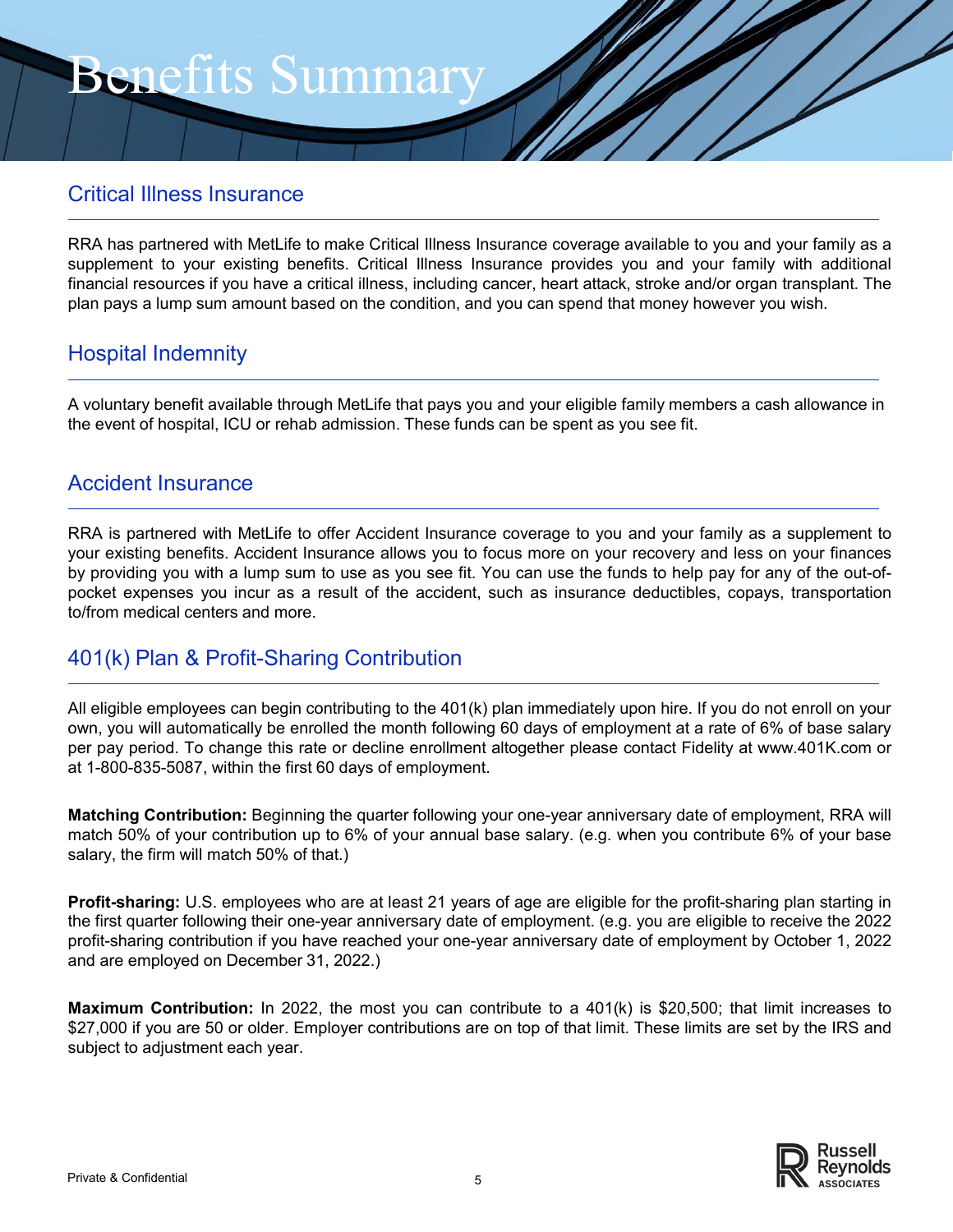### 401(k) Plan & Profit-Sharing Contribution (continued)

**Asset Allocation:** To maximize your savings, you will need to understand the types of investments offered, which are best suited for you, and how to manage your account. Our plan provides a variety of options and providers that range from conservative to aggressive approaches. Before choosing, consider your risk tolerance, age and the amount you will need to retire. You will want to be sure to diversify your investments to mitigate risk. Once you have established a portfolio, monitor its performance and rebalance when necessary. Please be sure to visit Net Benefits regularly at www.401k.com to take advantage of the various tools, calculators and on demand content that Fidelity has created.

#### MetLaw Legal Plan

MetLaw, is a voluntary group legal plan available through Hyatt Legal Plans, that provide you and your family with convenient and affordable access to a highly qualified network of attorneys from carefully selected participating law firms.

#### Identity Theft Protection

ID Watchdog, a leader in providing identity theft protection services including identity monitoring, alerting and resolution services, provides the firm's Identity Theft Protection Services. Should your identity be compromised, their certified resolution experts will step in and work on your behalf to fully restore your identity to its pre-theft condition. ID Watchdog also includes up to \$1,000,000 in expense reimbursement insurance.

#### Education Assistance

Any full-time employee is eligible to participate in the education assistance program. To qualify, you must be employed with the firm for one (1) year for an undergraduate degree or two (2) years for an advanced degree. In addition, you must be employed with the Firm at the beginning and at the end of the semester to qualify for reimbursement. Additional details of the education assistance policy are contained in the Employee Handbook.

#### Bright Horizons Care Advantage

Bright Horizons Care Advantage® benefits include: Back-up childcare; back-up adult/elder care; and free access to a database of nannies, sitters, elder care and pet sitters. In the event an employee experiences a disruption in their child/elder care, they are eligible for 15 days of back-up care. In addition, new parents qualify for an additional 10 days of Infant Transition Care. For care delivered at a center, employees are responsible for the following:

- \$15 co-pay per day to care for a single child
- \$25 co-pay per day to care for multiple children
- \$6 per hour for in-home care

For more detailed information, you can view this video at: https://www.brainshark.com/brighthorizons/RRABHCA